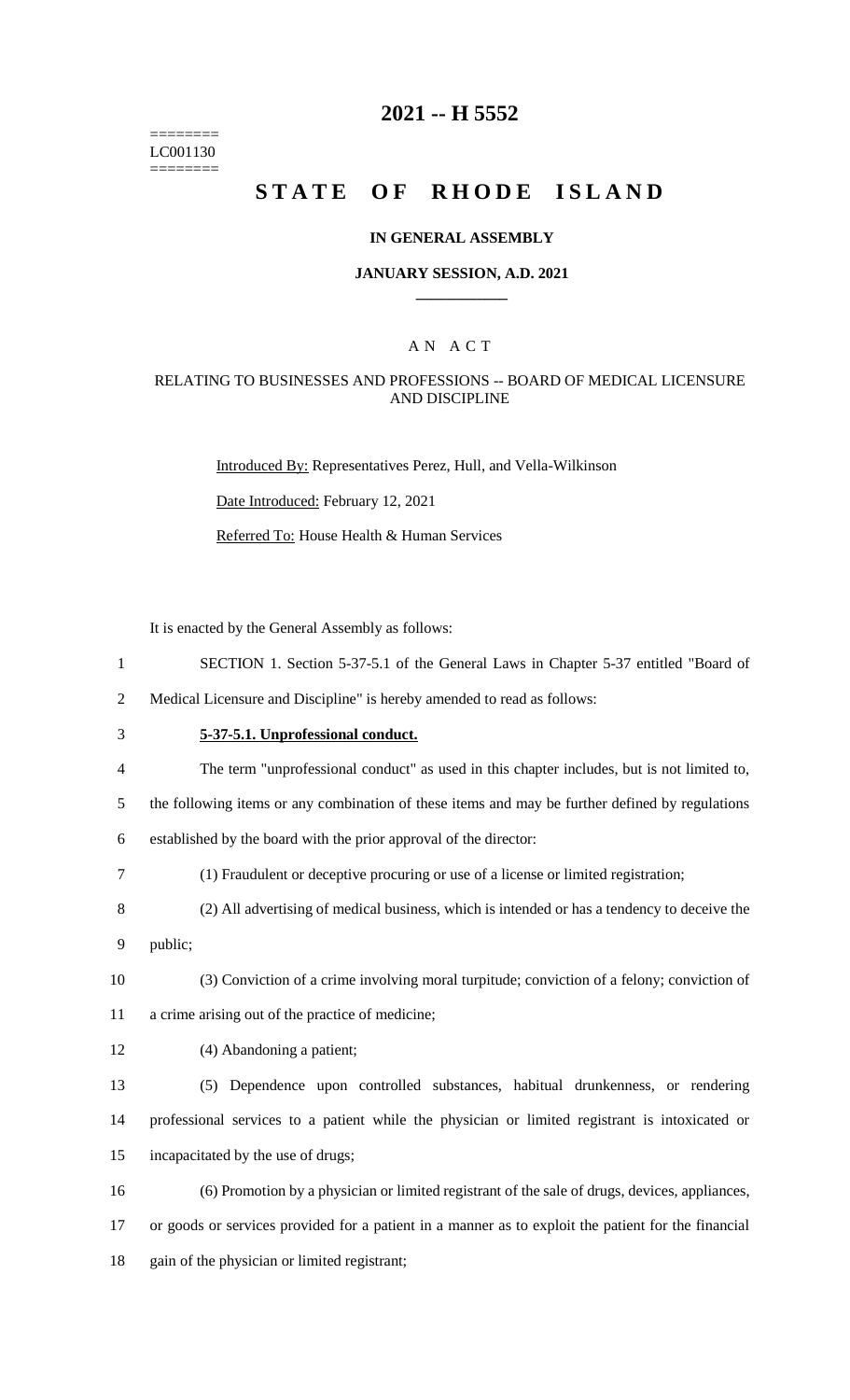(7) Immoral conduct of a physician or limited registrant in the practice of medicine; (8) Willfully making and filing false reports or records in the practice of medicine; (9) Willfully omitting to file or record, or willfully impeding or obstructing a filing or recording, or inducing another person to omit to file or record, medical or other reports as required by law; (10) Failing to furnish details of a patient's medical record to succeeding physicians, health care facility, or other health care providers upon proper request pursuant to § 5-37.3-4; (11) Soliciting professional patronage by agents or persons or profiting from acts of those representing themselves to be agents of the licensed physician or limited registrants; (12) Dividing fees or agreeing to split or divide the fees received for professional services 11 for any person for bringing to or referring a patient; (13) Agreeing with clinical or bioanalytical laboratories to accept payments from these laboratories for individual tests or test series for patients; (14) Making willful misrepresentations in treatments; (15) Practicing medicine with an unlicensed physician except in an accredited preceptorship or residency training program, or aiding or abetting unlicensed persons in the practice of medicine; (16) Gross and willful overcharging for professional services; including filing of false statements for collection of fees for which services are not rendered, or willfully making or assisting in making a false claim or deceptive claim or misrepresenting a material fact for use in determining 21 rights to health care or other benefits; (17) Offering, undertaking, or agreeing to cure or treat disease by a secret method, procedure, treatment or medicine; (18) Professional or mental incompetency; (19) Incompetent, negligent, or willful misconduct in the practice of medicine which includes the rendering of medically unnecessary services, and any departure from, or the failure to conform to, the minimal standards of acceptable and prevailing medical practice in his or her area of expertise as is determined by the board. The board does not need to establish actual injury to the patient in order to adjudge a physician or limited registrant guilty of the unacceptable medical practice in this subdivision; (20) Failing to comply with the provisions of chapter 4.7 of title 23, or failing to ensure 32 that all reasonable steps are taken to enable a viable fetus being carried by their patient to be brought 33 to term; (21) Surrender, revocation, suspension, limitation of privilege based on quality of care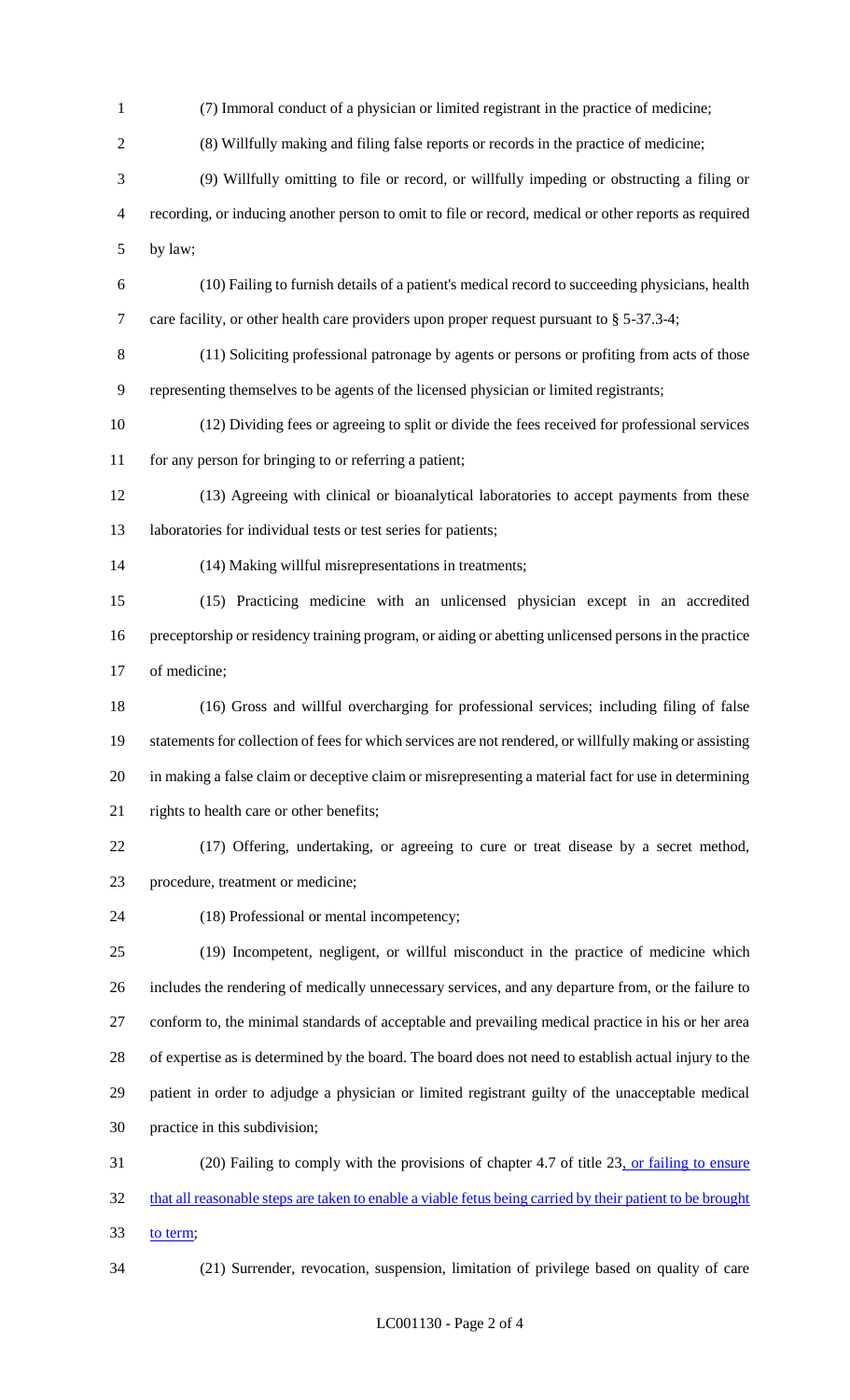provided, or any other disciplinary action against a license or authorization to practice medicine in another state or jurisdiction; or surrender, revocation, suspension, or any other disciplinary action relating to a membership on any medical staff or in any medical or professional association or society while under disciplinary investigation by any of those authorities or bodies for acts or conduct similar to acts or conduct which would constitute grounds for action as described in this chapter;

 (22) Multiple adverse judgments, settlements or awards arising from medical liability claims related to acts or conduct which would constitute grounds for action as described in this chapter;

 (23) Failing to furnish the board, its chief administrative officer, investigator or representatives, information legally requested by the board;

 (24) Violating any provision or provisions of this chapter or the rules and regulations of the board or any rules or regulations promulgated by the director or of an action, stipulation, or agreement of the board;

(25) Cheating on or attempting to subvert the licensing examination;

(26) Violating any state or federal law or regulation relating to controlled substances;

 (27) Failing to maintain standards established by peer review boards, including, but not limited to, standards related to proper utilization of services, use of nonaccepted procedure, and/or quality of care;

 (28) A pattern of medical malpractice, or willful or gross malpractice on a particular occasion;

 (29) Agreeing to treat a beneficiary of health insurance under title XVIII of the Social Security Act, 42 U.S.C. § 1395 et seq., "Medicare Act", and then charging or collecting from this beneficiary any amount in excess of the amount or amounts permitted pursuant to the Medicare Act; or

 (30) Sexual contact between a physician and patient during the existence of the physician/patient relationship.

SECTION 2. This act shall take effect upon passage.

======== LC001130 ========